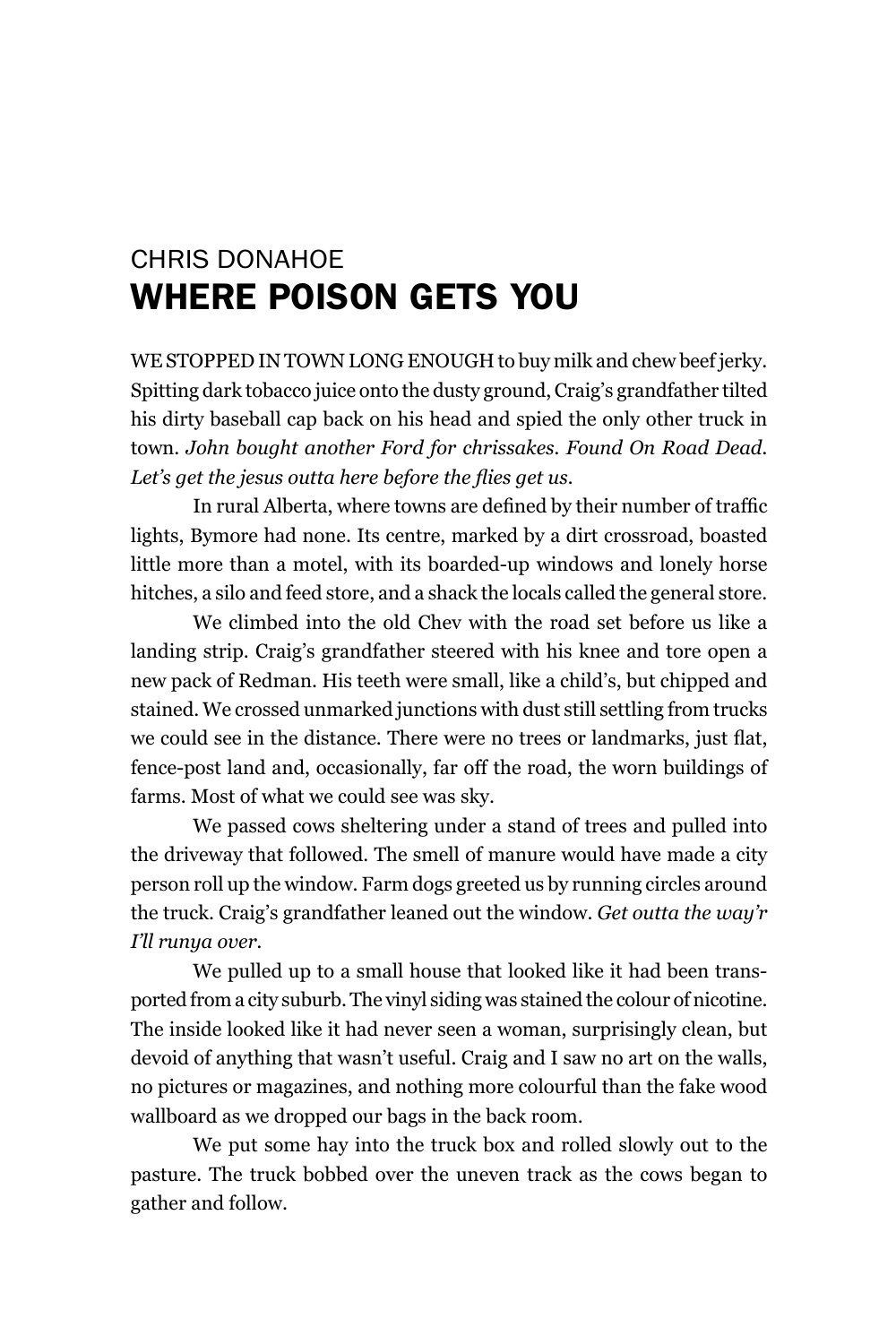Craig and I were nineteen and had met in Calgary at a landscaping company. Craig was saving money for mount Royal College in the fall, but he talked daily about how he longed to be on the road, traveling to sunny destinations. I was saving money too, planning my own trip overseas, and so we worked together, dreaming the days away.

The landscaping company had been a headache all summer, docking hours, switching around work crews, and screwing up our paycheques. One morning, after having received our latest incorrect pay stub, we threw our green uniform jackets onto the receptionist's desk and stormed off the lot.

After a week of watching TV, drinking and looking for fights in Calgary's honky tonks, Craig suggested we head up North to work on his grandfather's farm. He said the pay wouldn't be much, but having nothing better to do and no prospects, we packed our bags and bought Greyhound tickets to Red Deer.

With bellies full of bloody steak, the three of us sat on the open tailgate sipping warm beer. Craig held a .22 in his lap. The truck was at least twenty years old, but looked brand new, dark brown and beige, scratched only on the rails of the box from years of loading feed. Flies buzzed around our heads and cows dotted the field behind us. Craig's grandfather pointed suddenly. *There's one. See the little bastard?*

Craig brought the rifle to his shoulder and aimed at a prairie dog standing at the mouth of its burrow. Without anything to provide echo, the report dissipated quickly into the snowglobe sky. A plume of dust rolled on the ground where he'd aimed. We all took another sip.

*Little cunts cost me two head last year.* 

Craig's grandfather threw his empty bottle into the box and opened another. *John says I should poison the bastards. Poison don't work. They're spreadin fastern Mary down at the motel. One morning they'll be biting my arse when I sit down to shit, jesus. It's cause there's no foxes around anymore. That's where poison gets ya.*

We sat in silence as the sun set. The sky was a trap lowered over us, pink and reddening slowly. West was every way we looked.

*Well boys, I got a dirty job for ya tomorrow.*

Craig and I nodded obligingly.

*One a them wild boars died in the pens a few days ago, a big sow. I lefter in there because usually the other sonsabitches'll eat it. She musta died*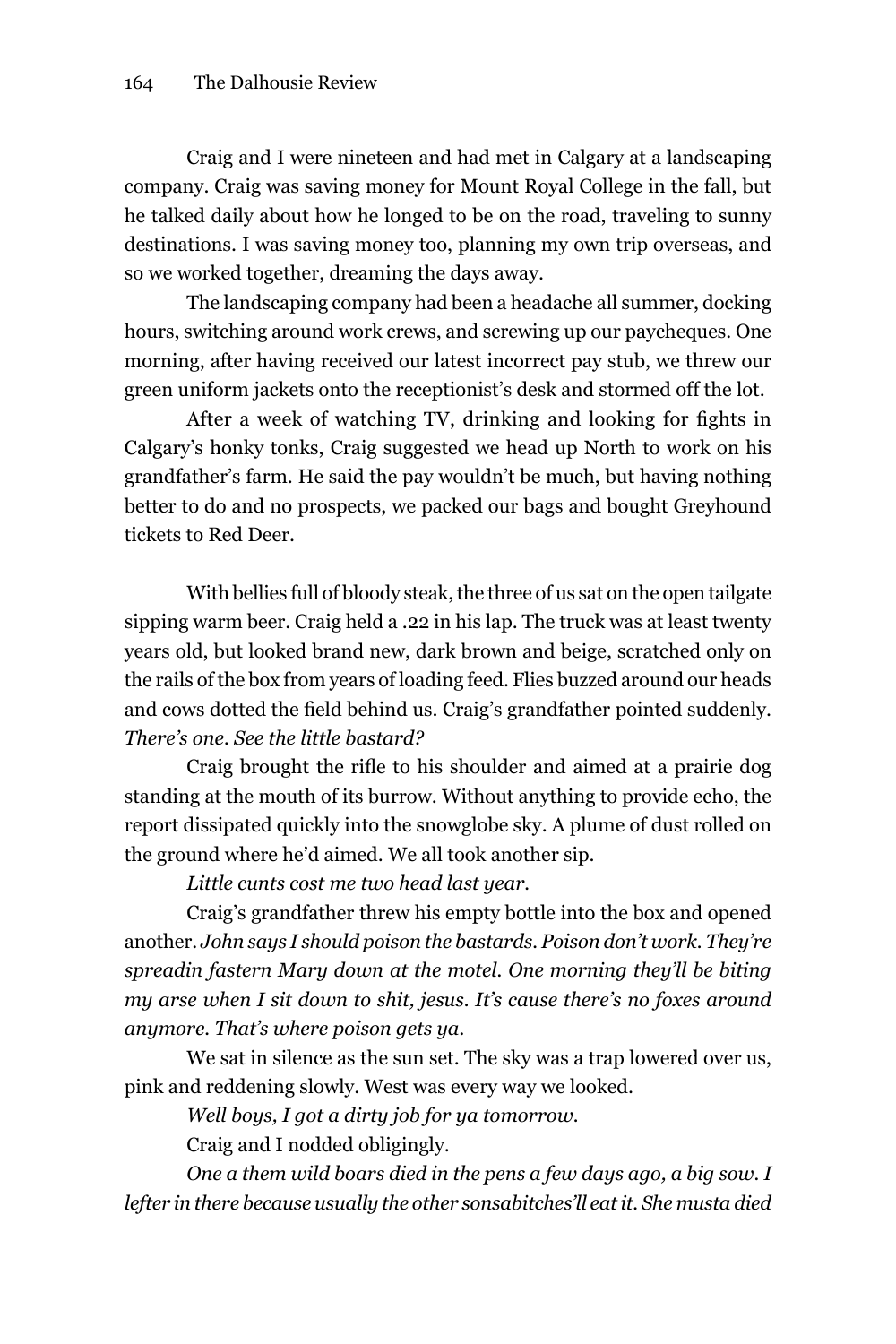*a something awful because they won't go near the pen. Anyhow, now she's all blown up and stinking and we gotta getter outta there. So, first thing, you boys'll dragger out, we'll tie her up to the back a the truck and dragger out to the coyotes. Careful though, they're hateful little pricks. Nasty. Can't get nothing for pigs these days but those black bastards get good money from those new fancy restaurants in the city, y'know, them gay ones.*

It wasn't long after Craig's grandfather had picked us up from the bus depot that Craig and I had come to an unspoken understanding about him. We said very little and instead shot each other looks behind his back and laughed. He saw us, of course, but it only encouraged him.

he stroked a sore knee and told us stories about the old amateur rodeo circuit until the brighter stars multiplied. We heard how farming wasn't worth it anymore, that he'd sell the whole thing and live with his girlfriend in Red Deer if only he could get a fair price. We folded the tailgate and rolled slowly back to the house as the empties clinked around in the back.

*Get to bed boys. Better dream a pussy, you won't be seein any for a while.*

I woke to the sound of Craig's grandfather kicking the bathroom door open and creating a flat drone in the toilet bowl with his piss. He groaned and sighed until he was finished and then poked his head into our room.

*Ya got a hard-on? I still wake up with a stiff dick every mornin. I guess the day I don't, I'll be dead. Or wish I was.* he laughed and tossed a pair of overalls onto my bed.

As we entered the kitchen, he asked me about my plans and I explained that I was trying to save money for a trip to Asia. he rubbed his whiskered chin and nodded. *Oh ya. Ya, ok.*

he and Craig fried some eggs while I took the milk from the fridge and poured it on my cereal. Craig's grandfather took the milk jug from my hands and put it directly back into the fridge. He explained how milk lasted twice as long if you kept it in the fridge as much as possible. *You could feed starving Africa with all the sour milk people pour down the drain. People hungry in the world when you little fuckers'll take more'n ya need and throw it out before it's done. The fuckin fat kid on the teeter-totter, christ.*

I tried to rub the sleep from my eyes, but the truck rocked and swayed and I only poked my eyeball. Craig's grandfather dropped us at the pens and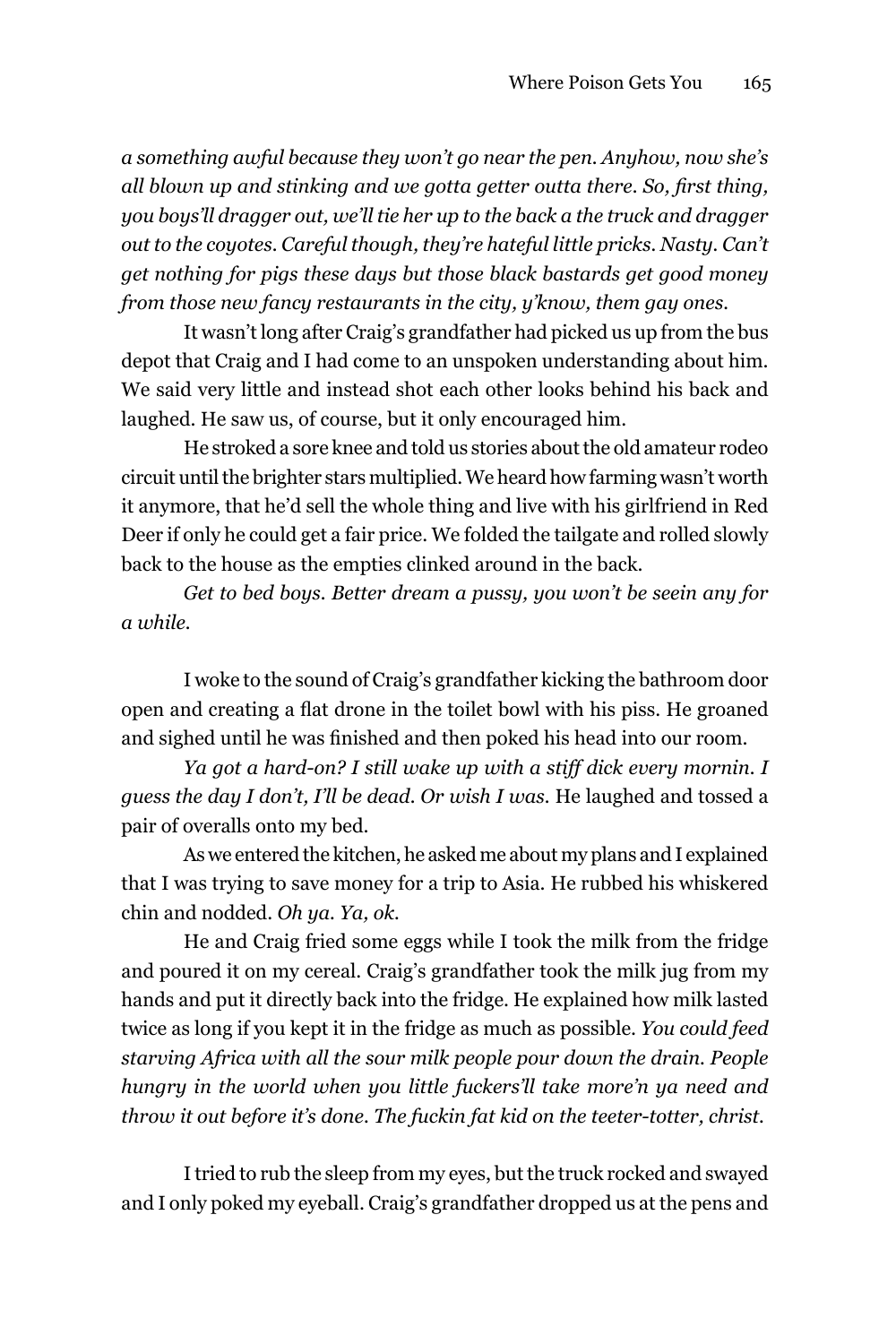threw a pair of gloves out the window. *There's some rope in the back. I'll go feed the cows and be back when you gotter over the fence. Don't turn yer back on those sonsabitches and keep yer hands outta each other's pants.*

The boars, black and hairy, crowded around us sniffing for food. The humps on their backs remained still as they moved. We walked sideways with our backs to the electrified fence and followed our noses to a small shed with three walls. When I saw the sow, I immediately gagged. Bloated and dotted with white spots, the body was covered with flies and maggots. When Craig turned his head and spit, I realized we only had the one pair of gloves between us.

I put on the gloves and held the body's hind legs while Craig tied the rope around them. The skin was almost transparent. Together, we grabbed the rope and pulled the rotting corpse into the light. The flies buzzed around us, hitting our mouths and eyes. We rested silently for a minute at the edge of the fence.

my mouth was wet with saliva, forcing me to swallow continuously to keep from drooling. Craig picked up the rope and we looked at each other and laughed. The front legs were like rubber in my hands. I spat as the putrid snout came closer the higher we lifted. A small pack of boars began nudging our legs and backs. Just as the body reached our chests and we were ready to heave it over to the other side of the fence, the skin on the front legs began to slide off the bone. Thick white liquid oozed out onto my gloves. Craig was yelling as the head and ass came up to our faces. The spongy hooves finally broke off in my hands, dropping the corpse on our side of the fence with a thud. Its rib cage split open, spilling out a puddle of milky liquid and maggots.

We kicked and cursed the boars until they retreated, squealing and snorting. Craig gagged and spit and picked up the rope again. I tried to grasp the splintered leg bones with my slimy gloves. With one hand on the bones and another under its soft head, we lifted again. We reached the top of the fence just as the rope tore through the hind legs. The carcass wavered on the fence and dropped to the other side, its torso clapping together with a hollow sound. We climbed the fence and waited in silence under a tree for the truck to return.

*Well jesus christ, that's enough ta shrivel the hairs on anyone's ballsack. You boys earned yer steaks tonight. Let's run this bastard out to the woods, go have a beern get cleaned up.*

It was only seven o'clock in the morning, but I hoped the beer would help remove the smell from my memory.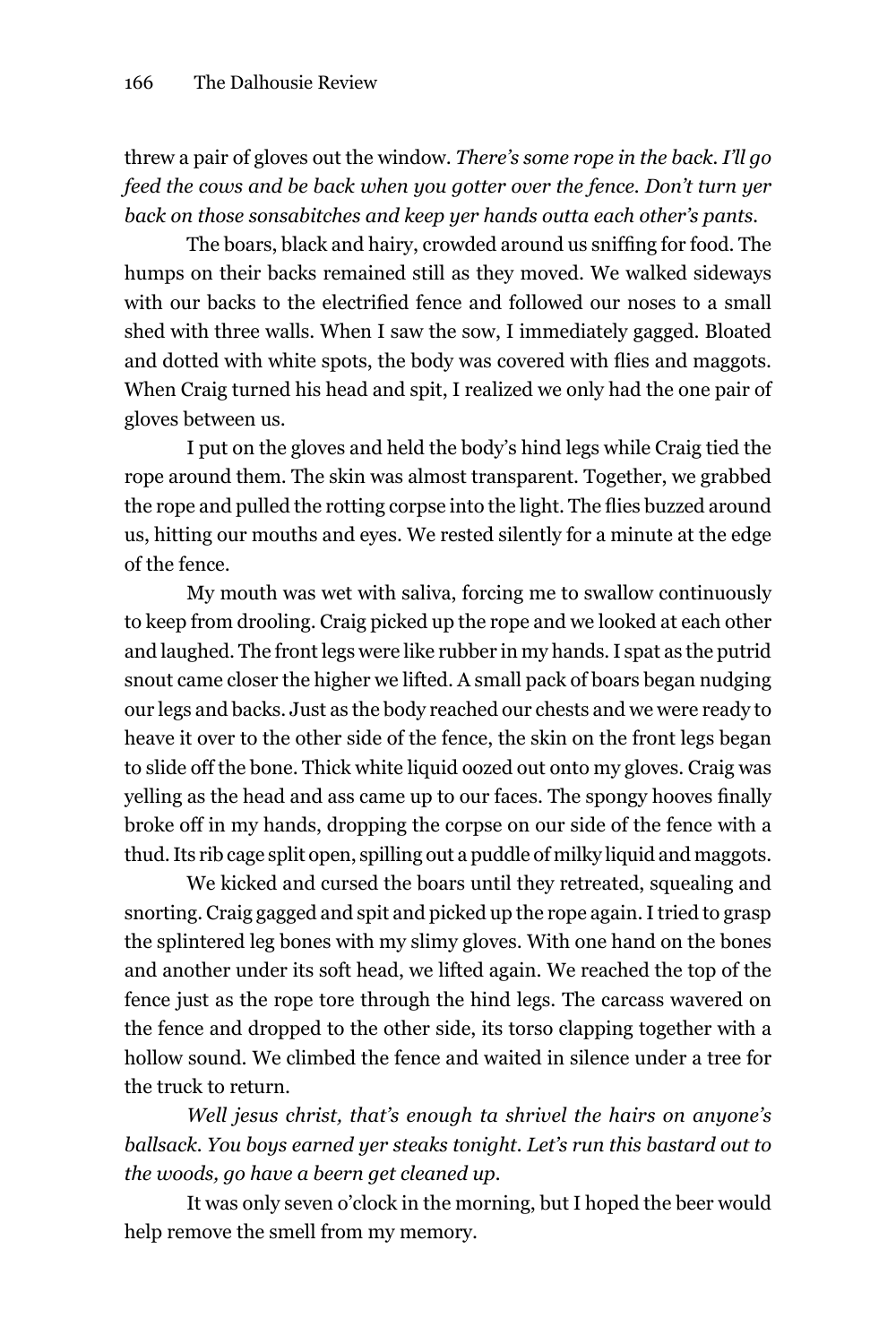After dinner, we sat on the porch teasing the dogs with a filthy tennis ball.

*Those poor fuckin bastards'd chase that ball up satan's arsehole. That's what ya get when you got shit for brains.*

Craig's grandfather scratched one of the dogs behind the ears as it whimpered for the ball. *Isn't it, shit for brains?*

The dog licked his face.

*Well boys, we got another big day tomorrow.*

We nodded.

*At least five or six head got pink eye, maybe more. Ever had that?* We shook our heads and mumbled.

*Nasty shit. Vets think they get it from gettin shit in their eyes. Shit in their eyes, do you believe that? They say it's from the flies. I see them out there though, rubbin their heads in each other's arses. What kind of animal rubs its face into another animal's arse? Huh, shit for brains?*

he scratched the dog again. *So we gotta round em up, separate em and get em patches and needles. Can you still handle a rope, Craig?* 

Craig nodded.

*Good, I might need ya tomorrow. I'm goin to lay down for a bit and read. Ever read that arsehole, Tom Clancy? It's like the whole world's always just waitin to be blown up. Christ, people got nothing better to do than try to blow up the world or write fuckin books about it.* 

he shook his head. *It's all so fuckin crazy, I don't know what to think anymore. Puts me to sleep though.*

he stood up and opened the front door to go inside.

In the morning we rolled out to the field in the truck. Craig's grandfather sang loudly to the Shania Twain song barely coming through the static on the radio. *Man, I feel like a woman, like a beer and a woman.*

The cows followed the hay on the tailgate back to the corral while Craig and I walked back rounding up stragglers with sticks. The racquet-shaped corral was a Frankenstein mix of old barn boards and fencing that ran from the cattle squeeze up a straight chute to a large crowd pen. Two smaller pens sprouted off each side of the chute.

When the crowd pen was full, Craig closed the gate and hung three ropes on the sturdiest fence posts. his grandfather walked over to the truck with a slight limp. He reached into the box and grabbed a five-pound bag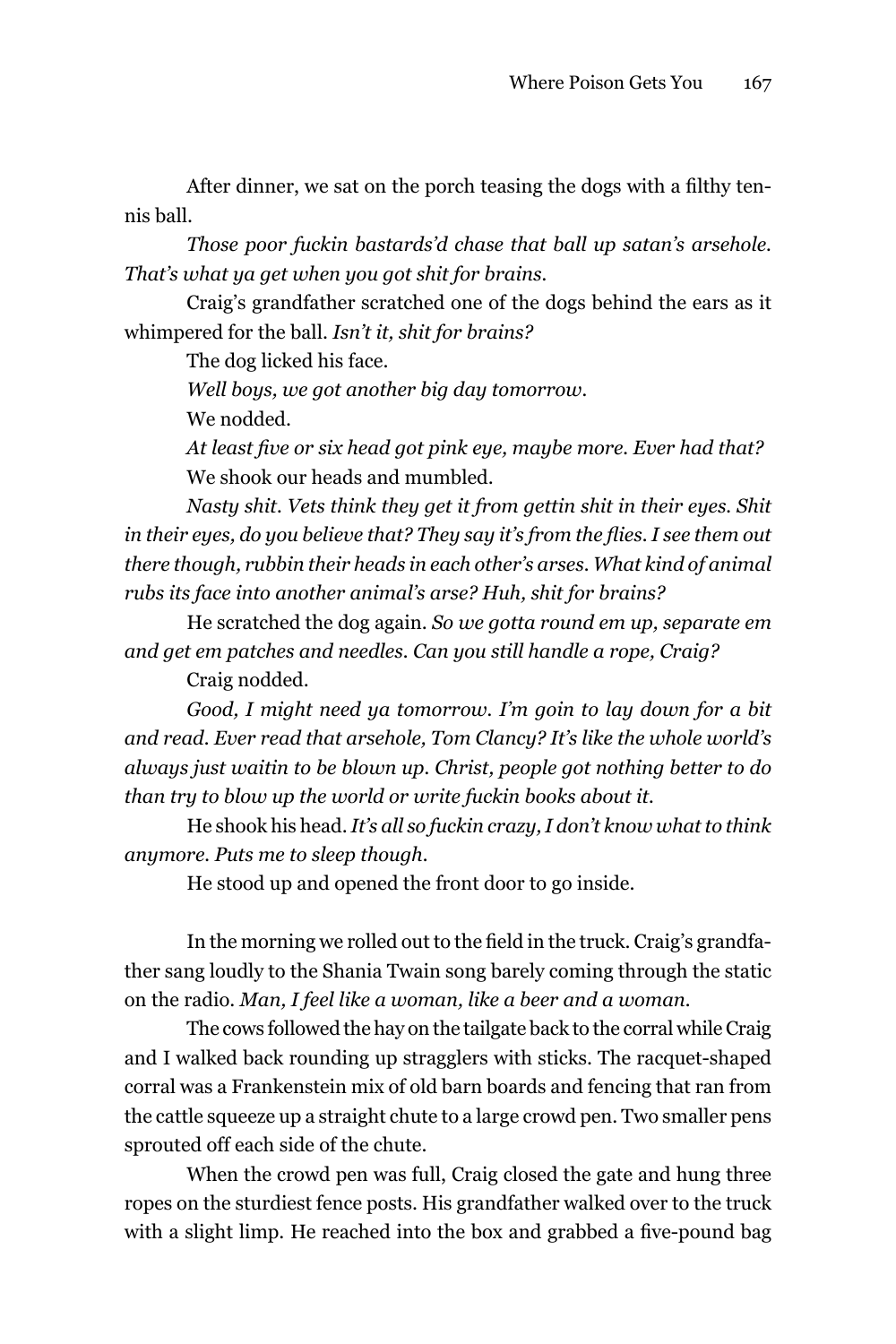of white sugar and a square, vinyl case that looked like it might have been an old woman's make-up bag. While he walked backwards down the chute, we herded the cows down slowly after him. he opened the smaller pens and directed a quarter of the cattle into each one. We entered the pens and coerced the infected cows back into the chute, six in all.

*You boys keep em in the chute and send em down one by one. If one a them bastards turns on ya though, you climb that fence quick, she won't stop just because yer ugly. Just letter go, we'll getter up in the pen.*

Craig's grandfather climbed the fence gingerly and waited by the cattle squeeze at the end of the chute. Craig waited behind the last cow in line, keeping them from going back up into the crowd pen. I pressed the first cow down into the squeeze. When she was in the squeeze, Craig's grandfather pulled the lever and the metal cage clamped shut around the cow's torso. The cow kicked and panted, its eyes wide and searching. Craig's grandfather walked around to its head protruding from the bars like it was mounted on a wall. he opened the vinyl case and pulled out a pile of small leather patches, a tube of Krazy glue, a large hypodermic needle and a medicine bottle. *Now, you bastard, I wish ya were smart enough to realize that shit smells bad for a reason, especially your shit, but I know we'll probably have to do this again before next year.* 

he rubbed the animal's nose softly. *Maybe we'll get you a big hat to wear to keep the shit out of your eyes and you can parade around like you own the place. Queen Shit we'll call you, Queen Shit and her shit-hat.*

he drew some medicine into the needle, applied a circle of glue to the perimeter of a patch and pulled a handful of sugar from the bag. With a quick, gentle motion, he pushed the sugar into the cow's eye and fitted the patch over it. The cage rattled as the cow bucked and bellowed inside. Craig's grandfather walked to the rear of the squeeze, injected the needle into the cow's hind quarters and released the lever to open the cage. The cow jumped and trotted back out to pasture, liquid oozing from the patch. he glanced after it. *I guess she looks more like a shit pirate. Ol Captain Shitbeard.*

The second cow went into the squeeze with almost no hesitation, as did the third. But when the fourth cow's turn came, it had seen and heard enough to know it didn't want to follow the others. I prodded it with a stick and yelled until it moved into position, always ready to climb the fence if it had other ideas. When it had been treated, it took all three of us to move the last two the rest of the way down the chute. When the fifth one had finished,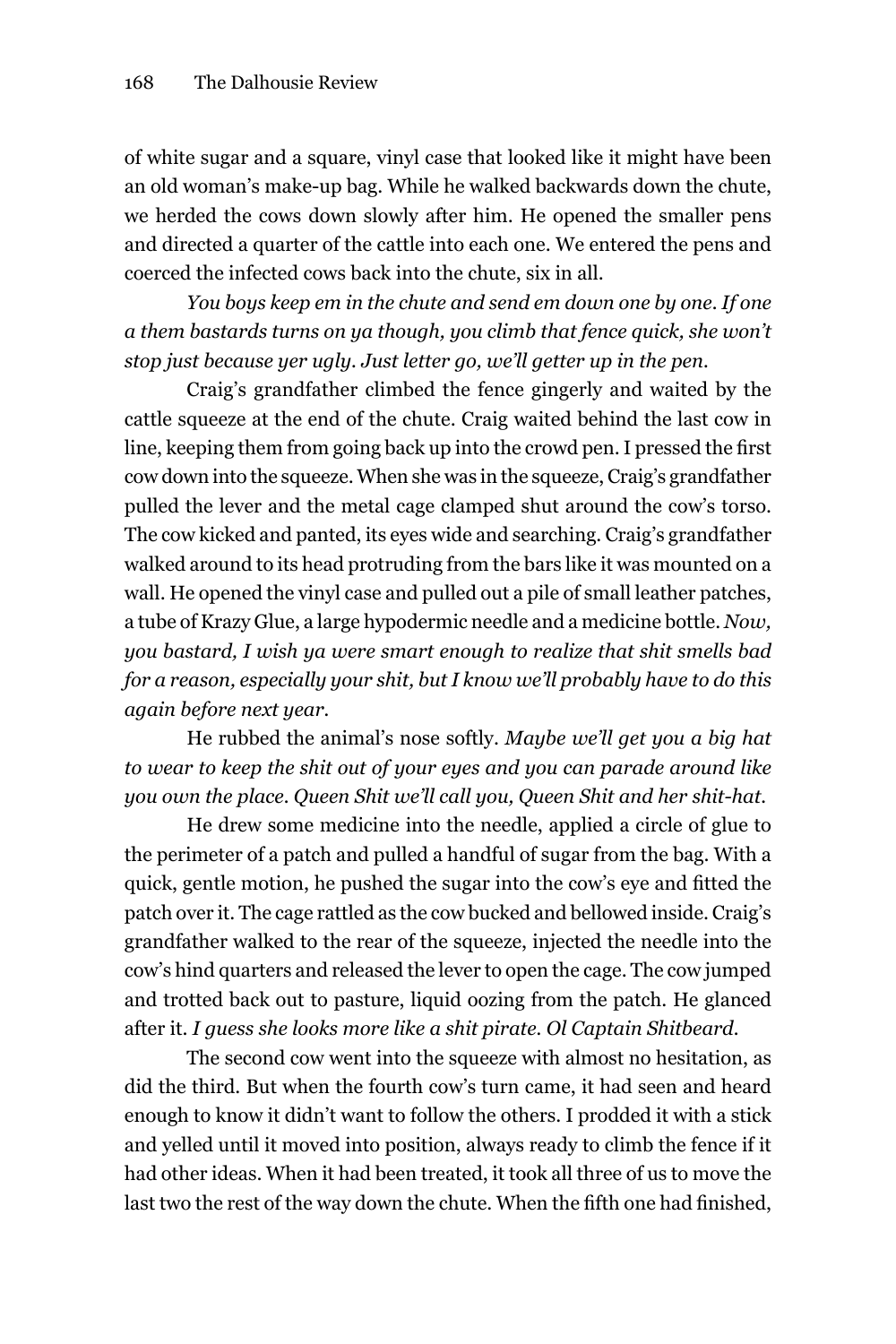the sixth finally reared up its front legs and turned for the crowd pen, forcing Craig and me to scramble up the fence and out of its path.

In the open pen, Craig and his grandfather grabbed the ropes while I attempted to steer the cow in their direction. When it was close enough, they lassoed it around its neck simultaneously and pulled it towards the fence. The cow grunted and resisted, staring at them from the side with a wild eye. They sent the ropes around a post and pulled on them, reining the cow in slowly until its head was flush with the fence and it was unable to move. Craig and I held the ropes while his grandfather administered the treatment.

When we were finished, Craig's grandfather bent over his knees wheezing and laughing. *My girlfriend's daughter is a vegetarian. Last week she asked me if I feel bad raising and eating these cunts. I didn't know what to say, I mean, jesus I know they got feelins and everything, but christ.*

he took off his hat and scratched his head. *She has her cat and sees the animals on tv and the cows in the field, all like little souls to be saved. Feeds the cat better foodn I eat for chrissakes. Long John Shithead over there, eatin and shittin, lookit her over there.*

The cow turned slowly and looked at us, ropes dangling from its neck.

*Makes me wonder why in christ's name something like that's on the planet in the first place. Almost makes me believe in god, y'know what I mean? Like he created all these stupid, slow animals for the other animals to eat. I'd believe it too if it wasn't for all the fuckin people whose brains are no biggern hers.* 

he pulled the Redman from his pocket, tucked another wad under his lip and spat dark juice. We waited a few minutes then slipped the ropes off the cow's neck while it chewed.

That afternoon, I got a call from my mother. She told me that her friend had offered me a job on the oil-patch making more in a day than I would make in a week on the farm. I hung up the phone and hesitated when they asked me what the call was about. I told them what she'd said. *Christ, that's great news. That's where the money's at these days. Bettern draggin around maggoty boars and shitty cows. I can drop yat the bus station in Red Deer tonight if you want, I'll stay in town with the missus, been hankerin for some pussy anyhow. We'll leave Craig here with the dogs, he likes dogs.* 

I told Craig we'd probably be back in Calgary having a beer in a few weeks.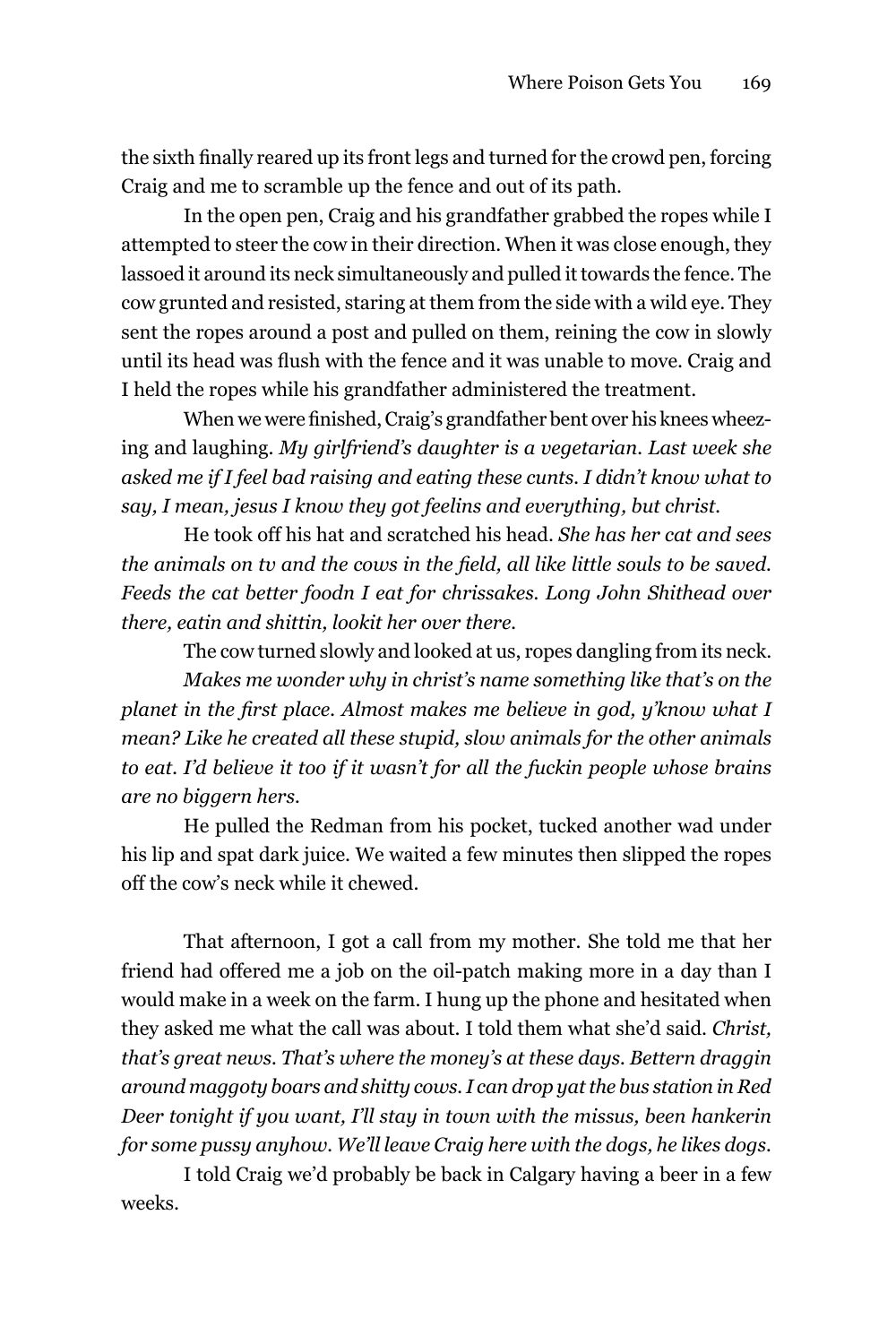The dogs chased us down the driveway and out onto the dirt road until they became small in the sideview mirror, sniffing their way into the yellow grass that lined the ditch. The late afternoon air was cool as it blew in through the windows and stirred the dust in the cab. Craig's grandfather turned the radio off and we sat, staring straight ahead, our heads bobbing slowly with the ruts. The road seemed like the only road in the world, like it could take anybody anywhere they wanted to go, straight to the horizon and off into the blue sky. But eventually we met the highway. The semis and work trucks whizzed by, their cattle trailers and feed wagons full. We rolled up the windows. He found a radio station and turned the truck towards town. Not a word was spoken between us.

When we pulled into the bus station parking lot, Craig's grandfather pulled off his cap and threw it onto the dashboard. his thin grey hair stood from his head in strands. *Go find out what time the bus comes and I'll head across to the bank to get ya yer money.*

I waved my hand and told him I didn't want his money. It'd only been a few days, I merely worked for my room and board. he looked at me and smiled. his tobacco-darkened tongue pushed against his upper teeth as if he was pushing them back into place. I told him not to worry about it.

*Go get yer ticket and we'll go get dinner somewheres, you'll take a beern a steak wontchya?* 

he stuck out his hand, rough like raw-hide. I nodded and shook it.

The young waitress sat us in a booth with an uneven table and paper placemats printed with the history of the town. We ordered beers with steaks and fries. he followed the waitress with his eyes as she left the table. *I don't come here for the steaks.*

he gave me a wink and I laughed. *You wouldn't even know what to do with pussy if it landed in your lap, wouldja? A girl like that'd be out the door within a week. Listen, I tell ya, learn how to fuck and a woman'll follow you around like you shit diamonds. Men spend all their time tryin to get rich so they can get some hot little bimbo, but all you gotta do is learn to use your cock and women'll give you every cent they make. How much'll you make on the patch?*

I told him what my mother had told me over the phone.

*Jesus christ.* 

he shook his head and undid the top button on his blue canvas pants to let his belly push against the zipper. *I remember bein on the road, shovelin*